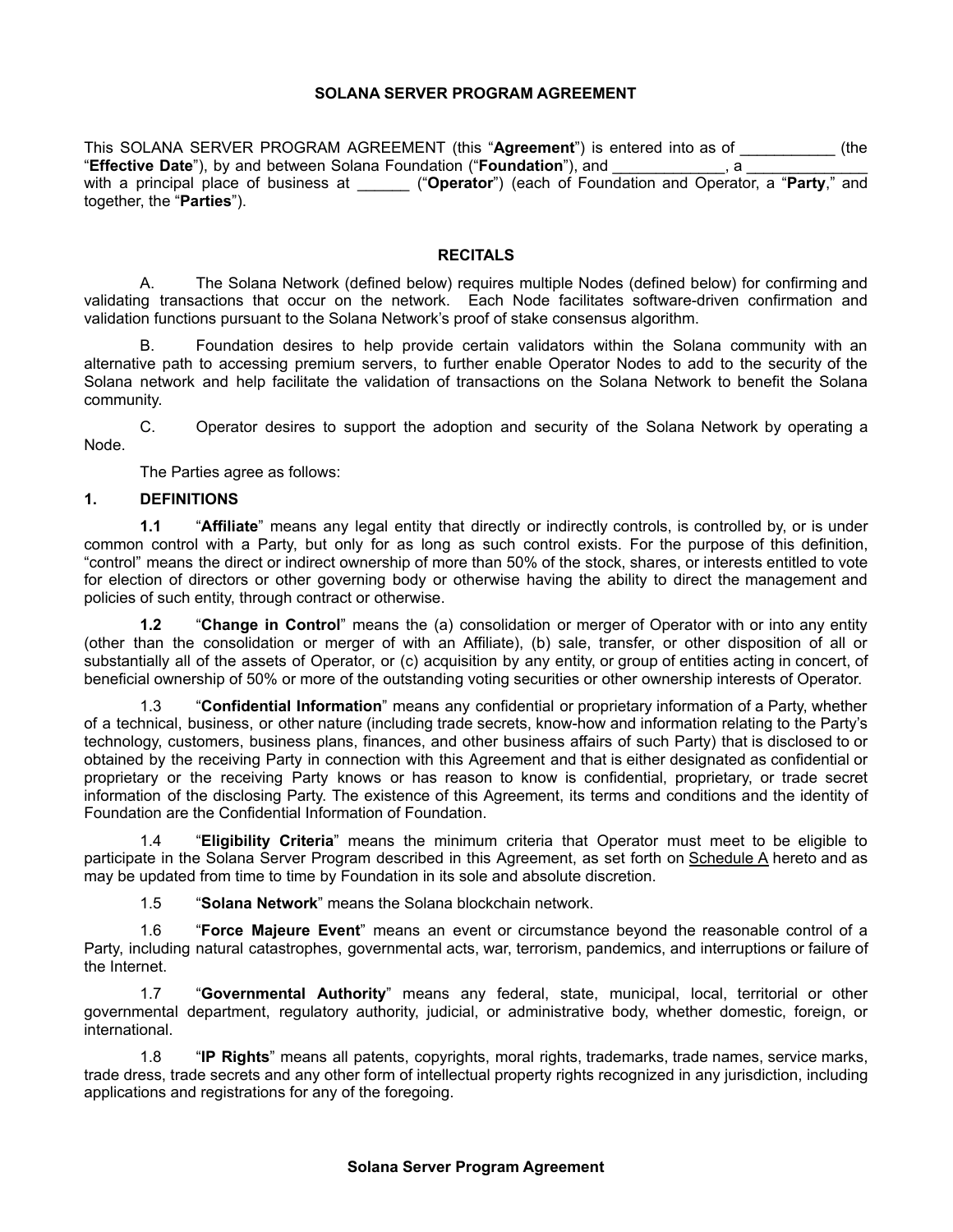1.9 "**Law**" means any declaration, decree, directive, legislative enactment, order, ordinance, regulation, rule, or other binding restriction of or by any Governmental Authority applicable to either or both Parties in respect of this Agreement.

1.10 "**Malicious Code**" means any files, scripts, agents, code, or programs that are designed, intended to, or have the effect of disrupting, damaging or interrupting any services or software, the data contained therein, or the network through which the services or software is used, including any viruses, worms, time bombs, Trojan horses, and other malicious code.

1.11 "**Node**" means a computer server on the Solana Network used to monitor, audit, confirm, or validate transactions on the Solana Network.

## **2. SOLANA SERVER PROGRAM**

2.1 **SOLANA SERVER PROGRAM**. Provided that Operator continues to meet the Eligibility Criteria, Foundation will grant Operator access to discounted servers ("**End Servers**") provided by third party data centers ("**End Server Providers**") selected, from time to time in Foundation's sole discretion (the "**Solana Server Program**"), to be used by Operator solely as provided in Section 2.2 of this Agreement. Foundation may choose to terminate Operator's access to End Servers at any time.

2.2 **Node Operation**. Operator will host a Node (the "**Operator Node**") pursuant to the Solana Network's proof of stake consensus algorithm and will operate the Operator Node in good faith and with the requisite skill, training and experience necessary. Operator agrees that it will operate the Operator Node and use any End Server solely in furtherance of adding to the security of the Solana network and to help facilitate the validation of transactions on the Solana Network in order to benefit the Solana community.

# 2.3 **End Server**.

(a) Operator acknowledges and agrees that access to an End Server shall be conditioned on Operator, as soon as practicable and subject to End Server availability, executing an agreement with an End Server Provider (an "**End Server Agreement**") and Operator making all required payments to the End Server Provider in accordance with such End Server Agreement. The parties acknowledge and agree that (1) in no event shall this Agreement be construed as the Foundation guaranteeing the availability of any End Server for any Operator and (2) the Operator's payment obligations for access to any End Server shall be limited to those set forth in any End Server Agreement between Operator and an End Server Provider.

(b) Operator irrevocably and expressly authorizes the Foundation to share with any End Server Provider the Operator's intellectual property that the Foundation determines, in its sole discretion, is necessary or appropriate to facilitate the Operator's use of any End Server.

# 3. **OPERATOR OBLIGATIONS AND NODE SECURITY**

3.1 **Node Operation**. Operator is solely responsible for all costs and expenses for its activities under this Agreement, including for acquiring, installing, maintaining, and securing all hardware, software, hosting, and other equipment for the Operator Node necessary to connect to, and operate on, the Solana Network ("**Operator Systems**"). Operator will not install or run any other software, hardware, or systems that could reasonably be expected to disrupt or interfere with the proper operation of the Solana Network.

# 3.2 **Node Security**.

(a) Operator will establish and maintain reasonable and appropriate safeguards to protect Operator Systems against the unauthorized use, destruction, loss, or alteration of the Operator Node and associated digital assets. These safeguards will include implementing network and data security measures consistent with information technology industry standards (*e.g.*, firewalls, monitoring, and counteraction of external intrusion to the network, regular back-up of systems and data and troubleshooting). If Operator discovers or is notified of a breach or potential breach of security relating to the Operator Node or the Operator Systems, Operator will immediately (i) notify Foundation of such breach or potential breach, (ii) investigate and cure the breach or potential breach, and (iii) provide Foundation with assurance satisfactory to Foundation that such breach or potential breach will not recur. Foundation will not be liable for any losses caused directly or indirectly as a result unauthorized use, destruction, loss, or alteration of the Operator Node.

(b) Operator will maintain, patch, and update the Operator Systems on a regular and timely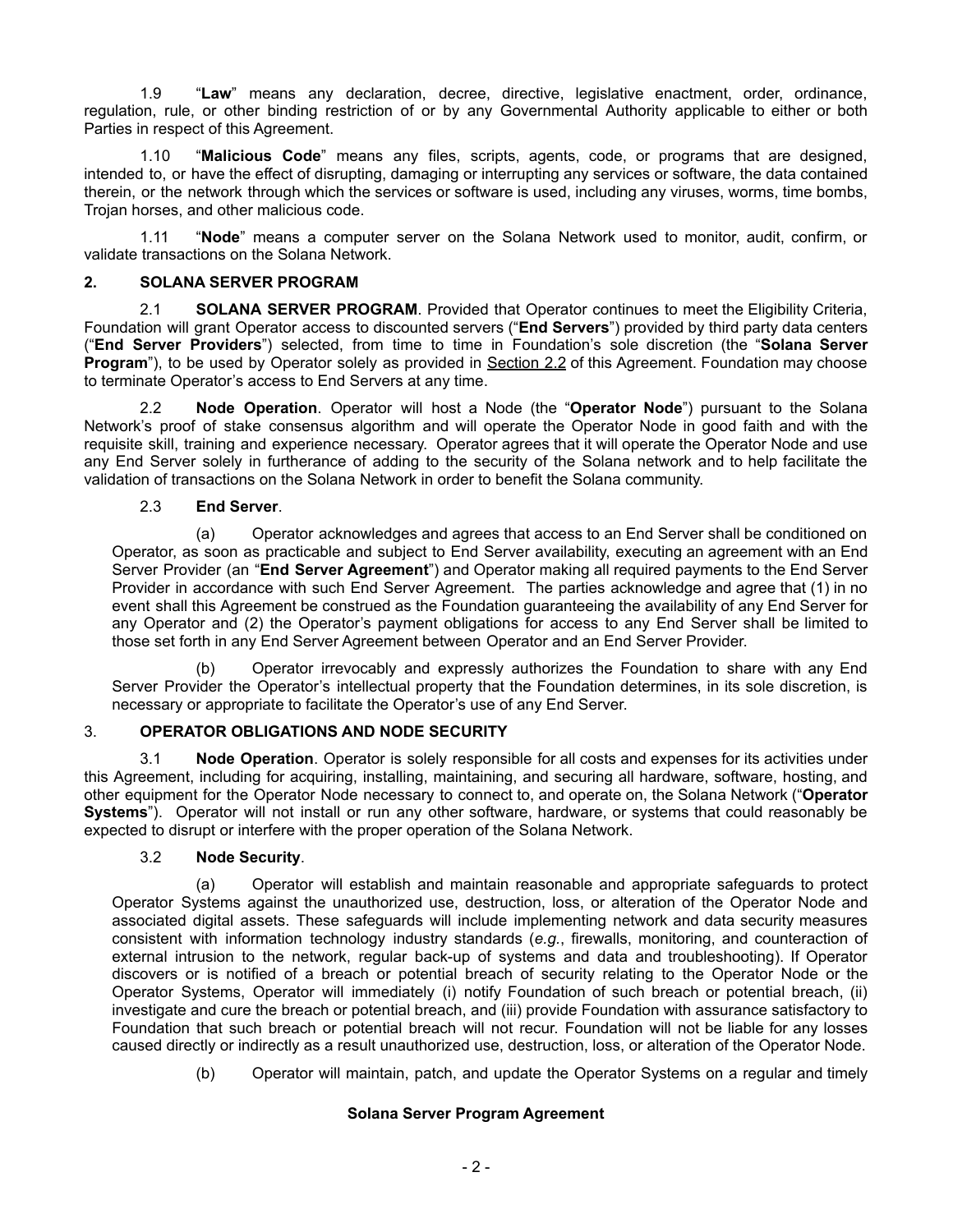basis in accordance with best industry practices.

(c) Operator will not introduce, and will take all required measures to prevent the introduction of, any Malicious Code into the Operator Systems. Operator will perform and maintain commercially reasonable Malicious Code protection and correction procedures and processes and will continue to review, analyze, and implement improvements to and upgrades of such procedures and processes consistent with information technology industry standards. If Malicious Code is introduced into the Operator Systems, Operator at its sole cost and expense, will diligently work to mitigate and eliminate the effects of the Malicious Code. Foundation will not be liable for any direct or indirect losses as a result of the introduction of Malicious Code to the Operator Systems.

(d) Operator will not operate Operator Nodes in a manner that could harm the best interests of the Solana network.

3.3 **Regulatory Inquiries.** Operator shall inform Foundation promptly of any investigation or inquiry by a court or regulatory body investigating or conducting proceedings (whether formal or informal) which could impair the Operator's ability to operate the Operator Node

3.4 **Conflicting Obligations.** Operator certifies that it has no outstanding agreement or obligation that is in conflict with any of the provisions of this Agreement or that would preclude the Operator from complying with the provisions of this Agreement. Operator agrees it will not enter into any such conflicting agreement during the term of this Agreement.

## **4. VOTING RIGHTS**

Operator may have the right to vote on all Solana Network governance matters open to Node Operator.

## **5. TERM AND TERMINATION**

5.1 **Term**. The term of this Agreement will begin on the Effective Date and continue for an initial term of thirty (30) days (the "**Initial Term**"). At the end of the Initial Term, this Agreement will automatically renew for successive thirty (30) day terms (each a "**Renewal Term**," and collectively, the "**Term**"), unless Foundation decides to terminate this Agreement.

5.2 **Termination**. Either Party may terminate this Agreement: (a) upon written notice to the other Party if the other Party commits a material breach of this Agreement and fails to cure such breach within 30 days of having received noticed of such breach (b) immediately upon written notice if the other Party ceases doing business, terminates its existence, dissolves or liquidates, or proceedings are instituted by or against such Party under any bankruptcy or insolvency law (which proceedings are not dismissed within 60 days) or © by the Operator with 60 days notice. **The Foundation may also terminate this Agreement for any reason whatsoever at any time without providing notice of any kind, and without any recourse for Operator.**

5.3 **Change in Control**. Operator must promptly notify Foundation in writing before the closing of a Change in Control transaction involving Operator.

5.4 **Effect of Termination**. The following Sections will survive any termination of this Agreement: Sections 1, 5.4, 7-11.

# 6. **[Reserved]**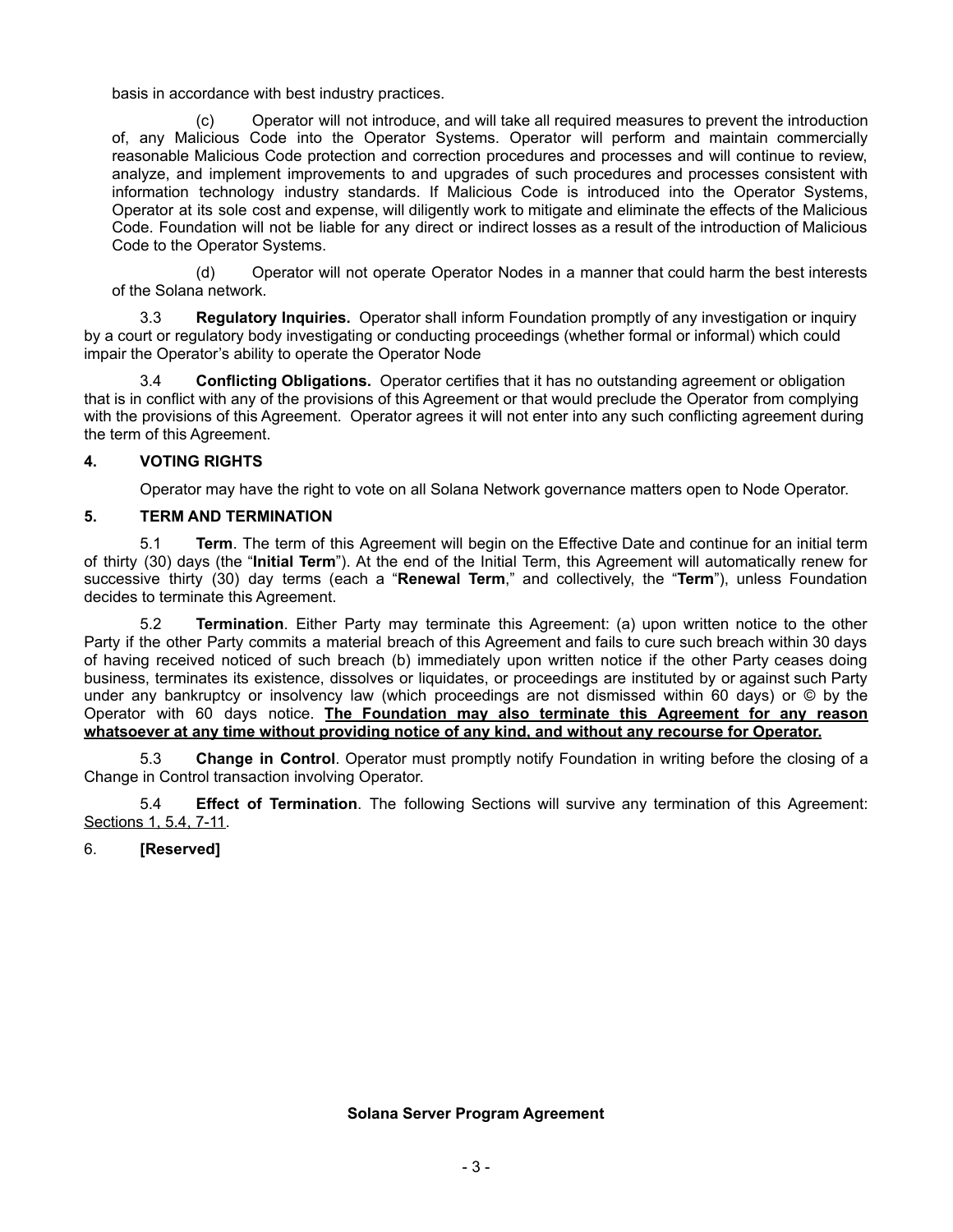# 7. **CONFIDENTIALITY**

7.1 **Protection**. Each Party that receives Confidential Information ("**Receiving Party**") of the other Party ("**Disclosing Party**") will: (a) use the Disclosing Party's Confidential Information only to exercise its rights or perform its obligations under this Agreement; (b) protect the Disclosing Party's Confidential Information using the same degree of care as it takes to protect its own Confidential Information of similar nature, but in no event using less than a reasonable standard of care; and (c) not disclose the Disclosing Party's Confidential Information to any third party, except (i) to its affiliates, employees, or contractors who need to know such information in connection with the performance of this Agreement and who have agreed in writing (or are otherwise legally bound) to keep it confidential with terms no less restrictive than those contained in this Agreement, and (ii) when legally compelled by a court or other government authority; provided, that, unless prohibited by Law, the Receiving Party will promptly provide the Disclosing Party with notice of all available details of the legal requirement and reasonably cooperate with the Disclosing Party's efforts sufficiently in advance to challenge the disclosure, seek an appropriate protective order, or pursue such other legal action, as the Disclosing Party may deem appropriate.

7.2 **Exclusions**. The duties described in Section 7.1 will not apply to any information that: (a) is or becomes part of the public domain without a breach of any duty owed to the Disclosing Party; (b) is rightfully known by the Receiving Party prior to disclosure by the Disclosing Party; or (c) is rightfully obtained by the Receiving Party from a third party without restrictions on disclosure.

7.3 **Ownership**. Each Party retains exclusive ownership of its Confidential Information. Except as expressly provided in this Agreement, neither Party has any other rights or interests in or to the other Party's Confidential Information.

# **8. REPRESENTATIONS; DISCLAIMERS**

8.1 **Mutual Representations and Warranties**. Each Party represents and warrants to the other Party: (a) such Party has the full and unencumbered right, power, and authority to enter into this Agreement and to otherwise carry out its obligations under this Agreement; (b) this Agreement constitutes the legal, valid, and binding obligation of such Party, enforceable against it in accordance with its terms; and (c) the execution, delivery, or performance of this Agreement does not violate, conflict with, or constitute a default under any agreement or instrument (including corporate charter or other organizational documents) to which it is a party or by which it is otherwise bound.

8.2 **Operator Representations and Warranties**. Operator additionally represents and warrants to Foundation that: (a) Operator, its performance under this Agreement, and its Node Operator activities will comply with all applicable laws, regulations, and other court orders that are in effect, including without limitation the Financial Crimes Enforcement Network regulations, Office of Foreign Assets Control requirements, federal securities laws, federal commodity laws, and state money transmitter and virtual currency laws throughout the Term of this Agreement and thereafter; (b) Operator maintains all licenses and registrations necessary to engage in Node Operator activities; (c) Operator's performance of its obligations and the Node Operator activities will not infringe on, misappropriate, or violate the rights of any third party, including without limitation any IP Rights or contractual rights; (d) Operator shall not act as an agent on behalf of, or hold itself out as an agent, of, Foundation; (e) Operator has not been convicted of a felony been the subject of an investigation by any regulatory authority or been a defendant in any proceeding where fraud or a violation of laws is alleged; (f) Operator will inform Foundation promptly if any of the foregoing cease to be true and (g) Operator shall use the End Servers exclusively to validate transactions on the Solana blockchain.

8.3 **Warranty Disclaimer**. To the maximum extent permitted by applicable Law, Foundation expressly disclaims all representations or warranties (statutory, express or implied, oral or written) with respect to this Agreement, including all warranties of merchantability, fitness for a particular purpose, warranties of non-infringement, or any warranty regarding the amount of rewards or any other economic benefit Operator may obtain during the Term. In addition, Foundation does not warrant that the Solana Network will operate uninterrupted, be malicious code or error-free, or that all defects will be corrected, and Foundation makes no warranty concerning the accuracy, reliability, or completeness of any information or data obtained or derived through the use of the Solana Network. Operator understands that the Solana Network operates on a distributed network and Foundation disclaims any responsibilities with respect to access of data from or the functioning of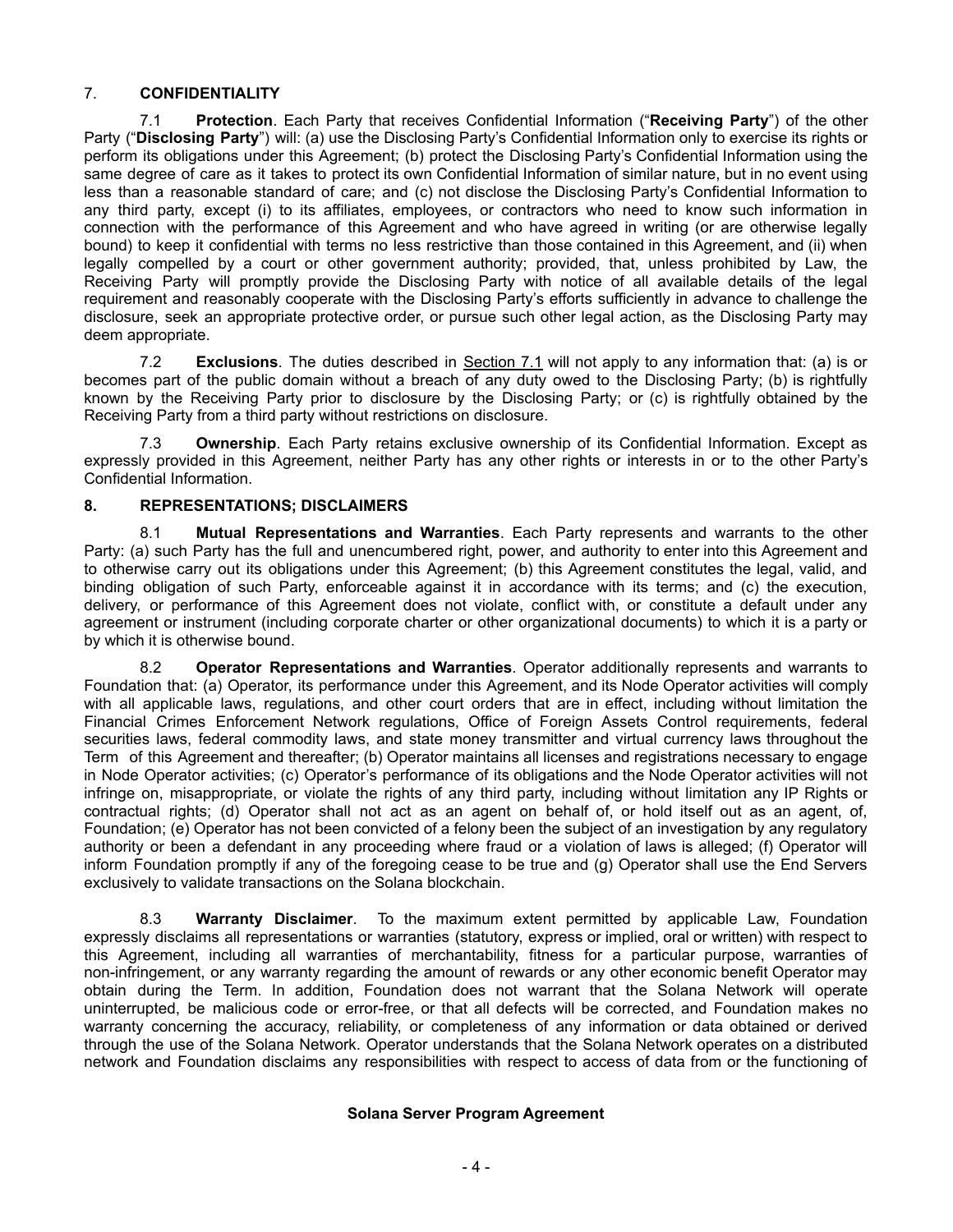Nodes on the Solana Network. Operator acknowledges that Foundation does not control the transfer of data between Nodes and over communications facilities, including the Internet, and that the Solana Network may be subject to limitations, delays, and other problems inherent in the use of such communications facilities.

8.4 **Additional Disclaimers**. Foundation will not have any responsibilities or liability with respect to the following:

(a) The Solana Network could be impacted by one or more regulatory inquiries or actions, which could prevent or limit the ability of Foundation to continue its activities.

(b) Foundation is not responsible or liable for the actions or omissions of any Node, whether such actions or omissions interoperate, communicate, or otherwise involve or implicate the Operator Node or Operator's participation on the Solana Network. Foundation hereby disclaims all warranties, obligations, and liabilities relating to Operator's interaction with other Nodes on the Solana Network, including any data or transactions conducted with other Operators.

## **9. INDEMNIFICATION**

9.1 Operator will indemnify, defend, and hold harmless Foundation and its agents harmless against any taxes, claims, damages, liabilities, losses, costs, fines, penalties or expenses (including reasonable attorneys' fees) arising from (whether directly or indirectly) (a) any third-party claim alleging that the Operator Systems violate any third-party right, including (i) any IP Rights and (ii) any claim by any End Server Provider; (b) arising from Operator's breach of any of the representations, warranties, or covenants contained in this Agreement or the End Server Agreement (c) any negligent, reckless or intentionally wrongful act of the Operator; (d) any failure of Operator to perform its obligations under this Agreement or the End Server Agreement in accordance with all applicable laws, rules and regulations. Operator acknowledges that money damages and other remedies at law may be inadequate to protect against breach of this Agreement by Operator and the Operator agrees to the granting of injunctive or other equitable relief in Foundation's favor without proof of actual damages.

9.2 Conditions. The indemnification obligations in this Section 9 are contingent on the Party seeking indemnification: (a) giving the indemnifying Party prompt written notice of any such claim, provided that any failure or delay to provide such notice will not relieve the indemnifying Party of its obligations under this Section 9 except to the extent such failure or delay materially prejudices the indemnifying Party; (b) permitting the indemnifying Party to solely defend or settle any such claim at its sole expense through counsel of its own choice; and (c) providing, at the indemnifying Party's expense, reasonable cooperation in the defense of such claim and all related settlement negotiations. The indemnified Party will have the right to participate in the defense and all related settlement negotiations with its own counsel, at its own expense. Neither party will settle any claim resulting from its obligations under this Section 9 without the prior written consent of the other Party.

#### **10. LIMITATION OF LIABILITY**

*Foundation's entire liability arising from or relating to this Agreement, whether in contract, tort (including negligence), or other cause of action will not exceed \$1,000. Operator acknowledges and agrees that Foundation would not enter into this Agreement for the consideration specified herein without the limitations and disclaimers in this Agreement. The limitations, exclusions, and disclaimers in this* Agreement will apply to the maximum extent permitted by applicable law, even if any remedy fails of its *essential purpose.*

#### **11. GENERAL PROVISIONS**

11.1 **Entire Agreement**. This Agreement constitutes the entire understanding of and between the Parties with respect to its subject matter, and supersedes all prior or contemporaneous representations, proposals, understandings, and agreements. This Agreement may only be amended or modified in a writing signed by the Parties.

11.2 **Assignment**. Operator may not assign or transfer this Agreement or any of its rights or obligations hereunder without Foundation's prior written consent. Foundation may assign or transfer this Agreement without Operator's consent. Subject to the foregoing, this Agreement is binding upon and inures to the benefit of the Parties and their respective successors and permitted assigns.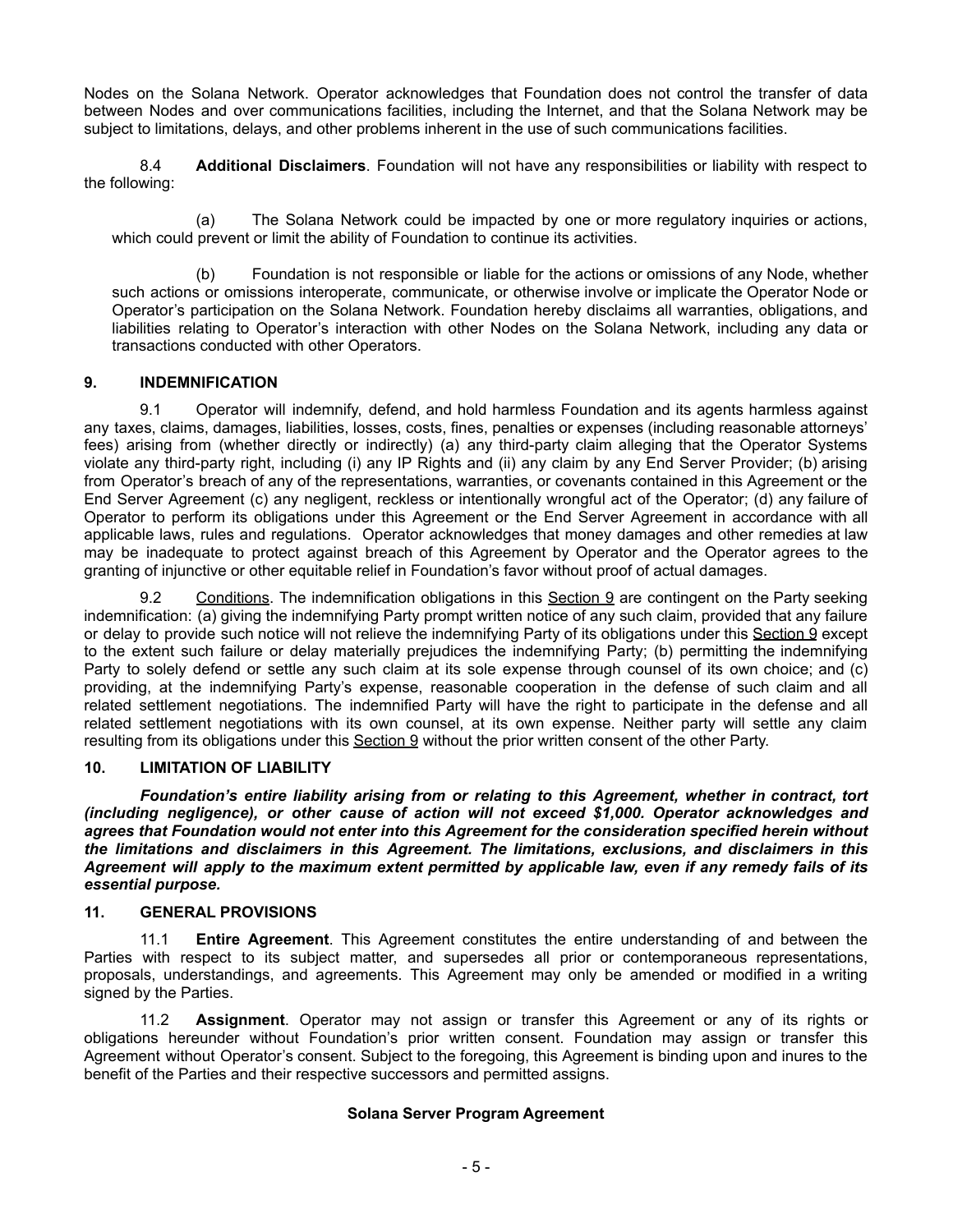11.3 **Severability**. If any provision of this Agreement is determined to be invalid, unlawful, void, or unenforceable to any extent, such provision or any portion thereof will be interpreted to best reflect the Parties' intent, and the remainder of this Agreement will not be affected and will continue to be valid and enforceable to the fullest extent permitted by Law.

11.4 **Waiver**. No waiver of or amendment to any provision of this Agreement, or any rights or obligations of either party under this Agreement, will be effective except pursuant to a written instrument signed by the Parties.

11.5 **Relationship/Authority**. Nothing contained in this Agreement will be construed to create a joint venture or partnership between the Parties. Neither Party is authorized as an agent or legal representative of the other Party. Neither Party is granted any right or authority to assume or to create any obligation or responsibility, express or implied, on behalf or in the name of the other Party, or to bind such other Party in any manner.

11.6 **Force Majeure**. Each Party is excused from performance of this Agreement and will not be liable for any delay in whole or in part caused by a Force Majeure Event for so long as the Force Majeure Event exists. A Party subject to a Force Majeure Event will promptly notify the other Party in writing, will use commercially reasonable efforts to mitigate the effects of the Force Majeure Event, and promptly resume performance after the Force Majeure Event ceases. If a Force Majeure Event affecting Operator continues for more than 30 consecutive days, Foundation may terminate this Agreement upon written notice to Operator.

11.7 **No Third-Party Beneficiary**. Nothing contained in this Agreement will be deemed to create, or be construed as creating, any third-party beneficiary right of action upon any third party, in any manner whatsoever.

11.8 **Governing Law and Venue**. This Agreement will be governed by and construed and enforced in accordance with the laws of Switzerland, without regard to conflict of law rules or principles that would cause the application of the laws of any other jurisdiction.

11.9 **Interpretation**. The headings of this Agreement are for reference only and will not be used to interpret the meaning of this Agreement. Any reference to "includes" or "including" will be understood to be exemplary and not limiting and followed by "but not limited to."

11.10 **Notices**. To be valid, all notices permitted or required under this Agreement must be sent in writing, via certified mail (or email followed by certified mail), by a Party to the other Party at the address set forth in this Agreement. Notices will be deemed given on receipt by the applicable Party.

11.11 **Counterparts**. This Agreement may be executed in any number of identical counterparts, each of which will be deemed an original and all of which will be construed as and constitute the same agreement.

*[signature page follows]*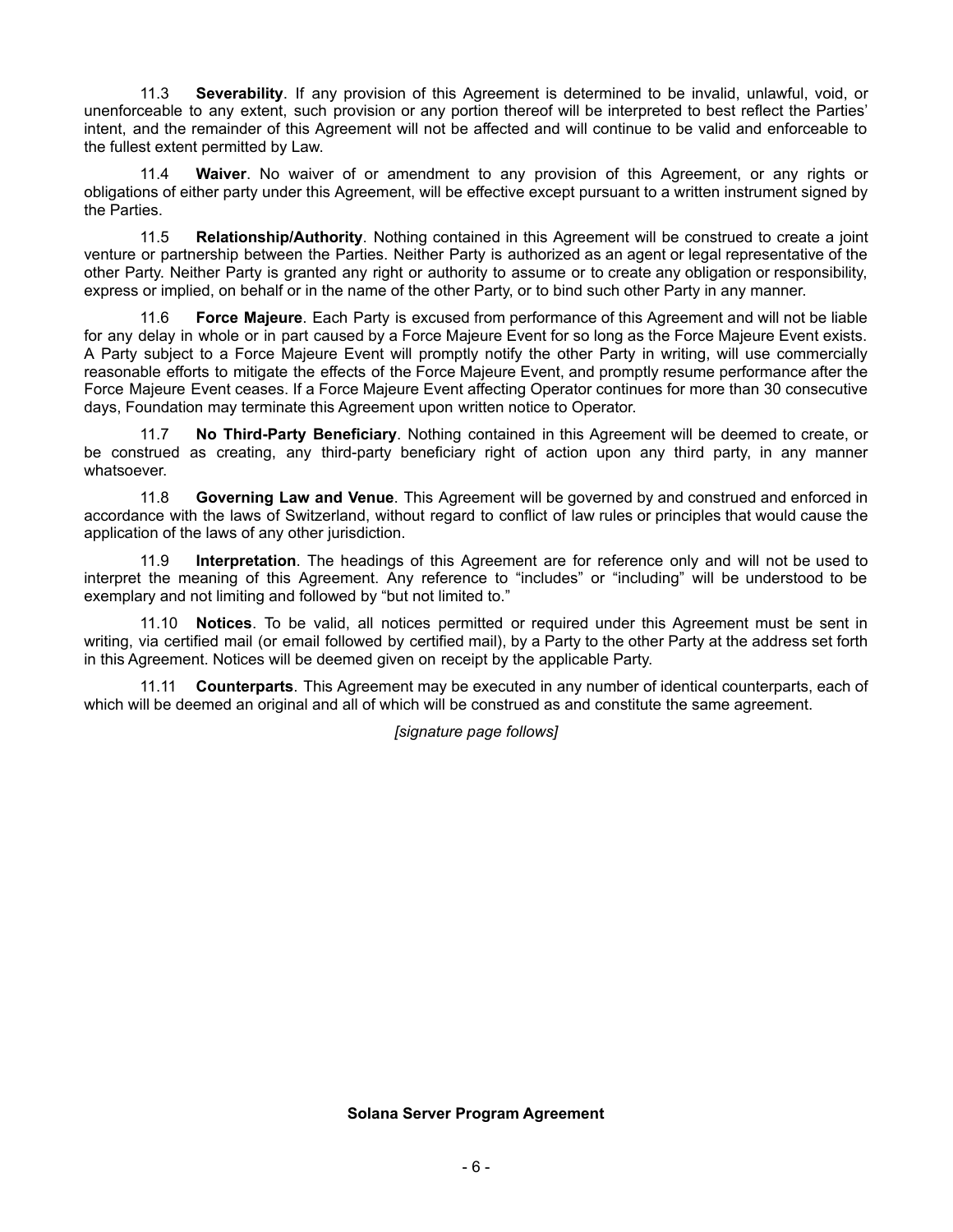Each of Foundation and Operator has caused this Node Operator Agreement to be signed and delivered by its duly authorized representative.

**\_\_\_\_\_\_\_\_\_\_\_\_\_\_\_\_\_\_\_\_\_**

# **SOLANA FOUNDATION**

|       | (Operator Name) |
|-------|-----------------|
|       |                 |
|       |                 |
|       |                 |
| Date: |                 |